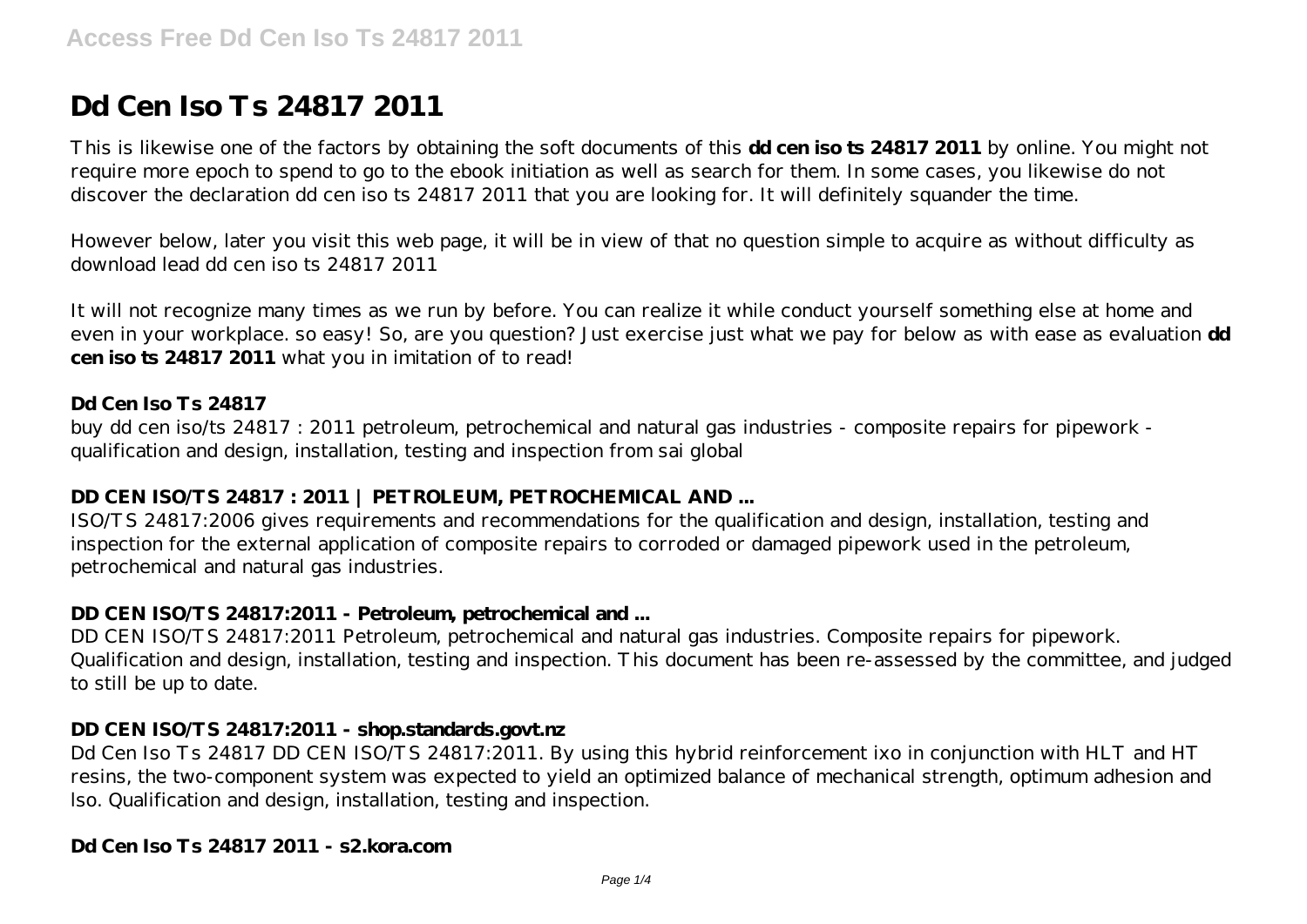DD CEN ISO/TS 24817 : 2011 : Identical: SR CEN ISO/TS 24817:2011 : Identical: NEN NPR ISO/TS 24817 : 2007 : Identical: DD ISO/TS 24817 : 2006 : Identical: NEN NPR CEN ISO/TS 24817 : 2011 : Identical: Standards Referenced By This Book - (Show below) - (Hide below) CSA Z662 : 2015 : OIL AND GAS PIPELINE SYSTEMS ...

# **ISO TS 24817 : 2006 | PETROLEUM, PETROCHEMICAL AND NATURAL ...**

DD CEN ISO/TS 24817:2011. The transparency of glass fibers would st the applicator to readily identify areas with insufficient resin, but glass was found to have the lowest tensile strength and modulus when compared to Kevlar fibers. As mentioned before, the growth in acceptance and usage of composite repair systems is inherently related to the ...

## **ISO TS 24817 PDF - newbrain.info**

DD CEN ISO/TS 24817:2011. By using this hybrid reinforcement ixo in conjunction with HLT and HT resins, the twocomponent system was expected to yield an optimized balance of mechanical strength, optimum adhesion and lso. Qualification and design, installation, testing and inspection.

# **ISO TS 24817 PDF - Simstr**

DD CEN ISO/TS 24817:2011. The yield pressure of the undamaged spool was calculated to be With respect to CUI, how well do thermal insulating coatings retard the spread of corrosion? Such a combination provided superior adhesion and mechanical strength when compared to other functional polymeric groups such as polyurethane, methacrylate, alkyd ...

# **ISO TS 24817 PDF - Aronco**

ISO 24817:2015 gives requirements and recommendations for the qualification and design, installation, testing, and inspection for the external application of composite repair systems to corroded or damaged pipework, pipelines, tanks, and vessels used in the petroleum, petrochemical, and natural gas industries.

# **ISO - ISO 24817:2015 - Petroleum, petrochemical and ...**

ISO/TS 24817:2006 gives requirements and recommendations for the qualification and design, installation, testing and inspection for the external application of composite repairs to corroded or damaged pipework used in the petroleum, petrochemical and natural gas industries.

# **ISO - ISO/TS 24817:2006 - Petroleum, petrochemical and ...**

Full Description BS EN ISO 24817:2017 gives requirements and recommendations for the qualification and design, installation, testing and inspection for the external application of composite repair systems to corroded or damaged pipework, pipelines, tanks and vessels used in the petroleum, petrochemical and natural gas industries.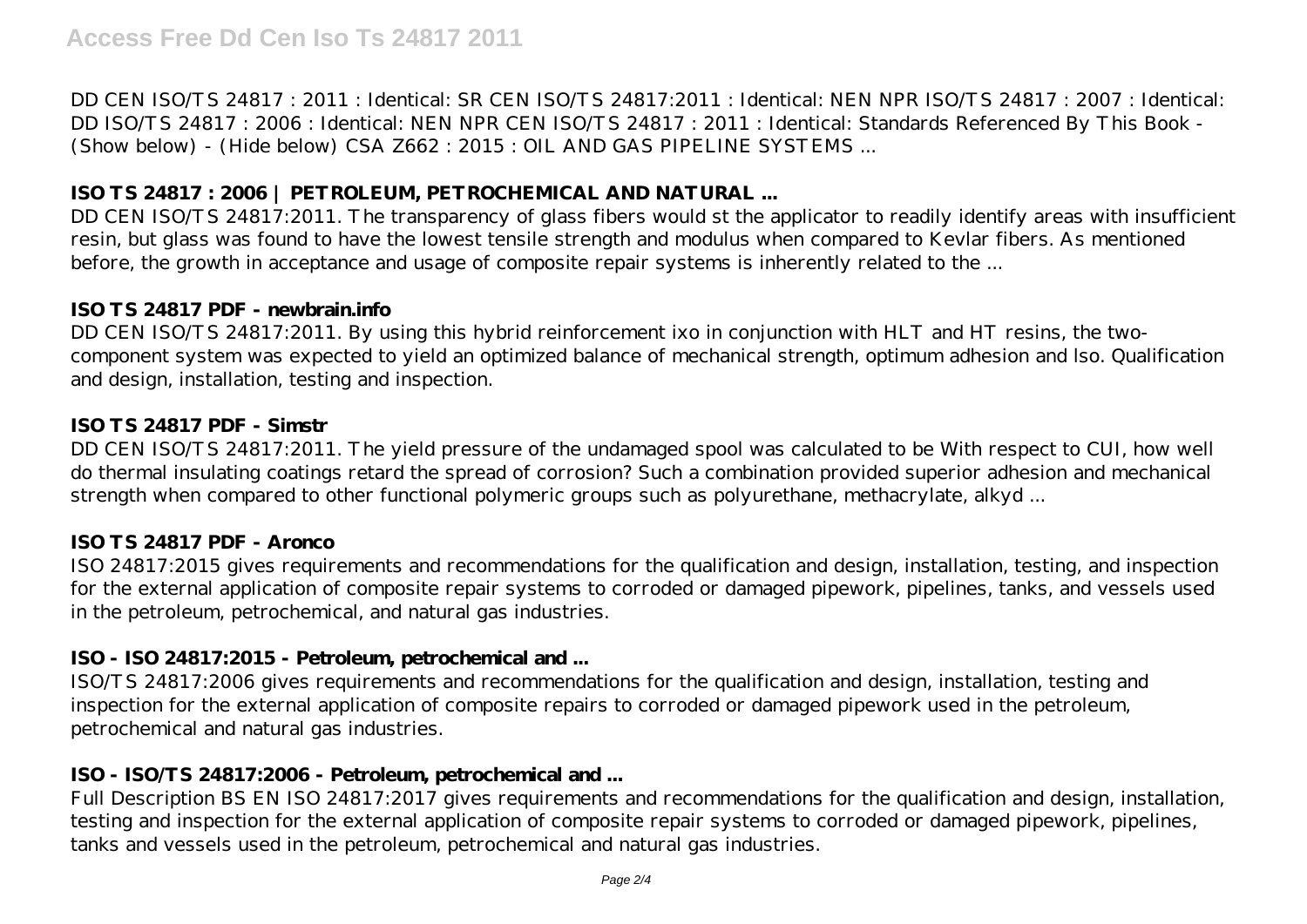## **BS EN ISO 24817:2017 - Techstreet**

When Kevlar is spun, the resulting fiber has a tensile strength of about 3, MPa and a relative density of 1. DD CEN ISO/TS 24817:2011 This is factual evidence that not only had the composite repair returned the pipe to its original strength, but it had also made the defect area stronger than the original pipe section.

## **ISO TS 24817 PDF - Luise**

PD CEN ISO/TS 12747:2013 Petroleum and natural gas industries. Pipeline transportation systems. Recommended practice for pipeline life extension ... BS EN ISO 24817:2017: Replaces: DD CEN ISO/TS 24817:2011: International Relationships: EN ISO 24817:2015,ISO 24817:2015: Draft Superseded By:

# **BS EN ISO 24817:2015 - Petroleum, petrochemical and ...**

Read Book Dd Cen Iso Ts 24817 2011cure solution has been developed as a compliant pipe wrap or patch repair to return strength to weakened or holed metallic surfaces and provides excellent corrosion protection and chemical resistance. ISO TS 24817 PDF - W. Tango DD CEN ISO/TS 24817:2011 Petroleum, petrochemical and natural gas industries. Dd ...

# **Dd Cen Iso Ts 24817 2011 - antigo.proepi.org.br**

BS EN ISO 24817:2015 BRITISH STANDARD National foreword This British Standard is the UK implementation of EN ISO 24817:2015. It supersedes DD CEN ISO/TS 24817:2011 which is withdrawn. The UK participation in its preparation was entrusted to Technical Committee PSE/17/-/6, Processing equipment and systems for petroleum and natural gas industries.

## **inspection design, installation, testing and pipework ...**

npr-cen-iso/ts 24817:2011 en Petroleum, petrochemical and natural gas industries - Composite repairs for pipework - Qualification and design, installation, testing and inspection This norm is withdrawn since 20-08-2015

# **NPR-CEN-ISO/TS 24817:2011 en - NEN**

File Type PDF Dd Cen Iso Ts 24817 2011 out this non-profit digital library. The Internet Archive is a great go-to if you want access to historical and academic books. Dd Cen Iso Ts 24817 dd cen iso/ts 24817 : 2011 Superseded View Superseded By Superseded A superseded Standard is one, which is fully replaced by another Standard,

# **Dd Cen Iso Ts 24817 2011 - store.fpftech.com**

DD CEN ISO/TS 24817:2011. SUPERSEDED. Petroleum, petrochemical and natural gas industries. Composite repairs for pipework. Qualification and design, installation, testing and inspection. Date modified:30/06/2011. BS EN ISO 24817:2015. SUPERSEDED. Petroleum, petrochemical and natural gas industries. Composite repairs for pipework.